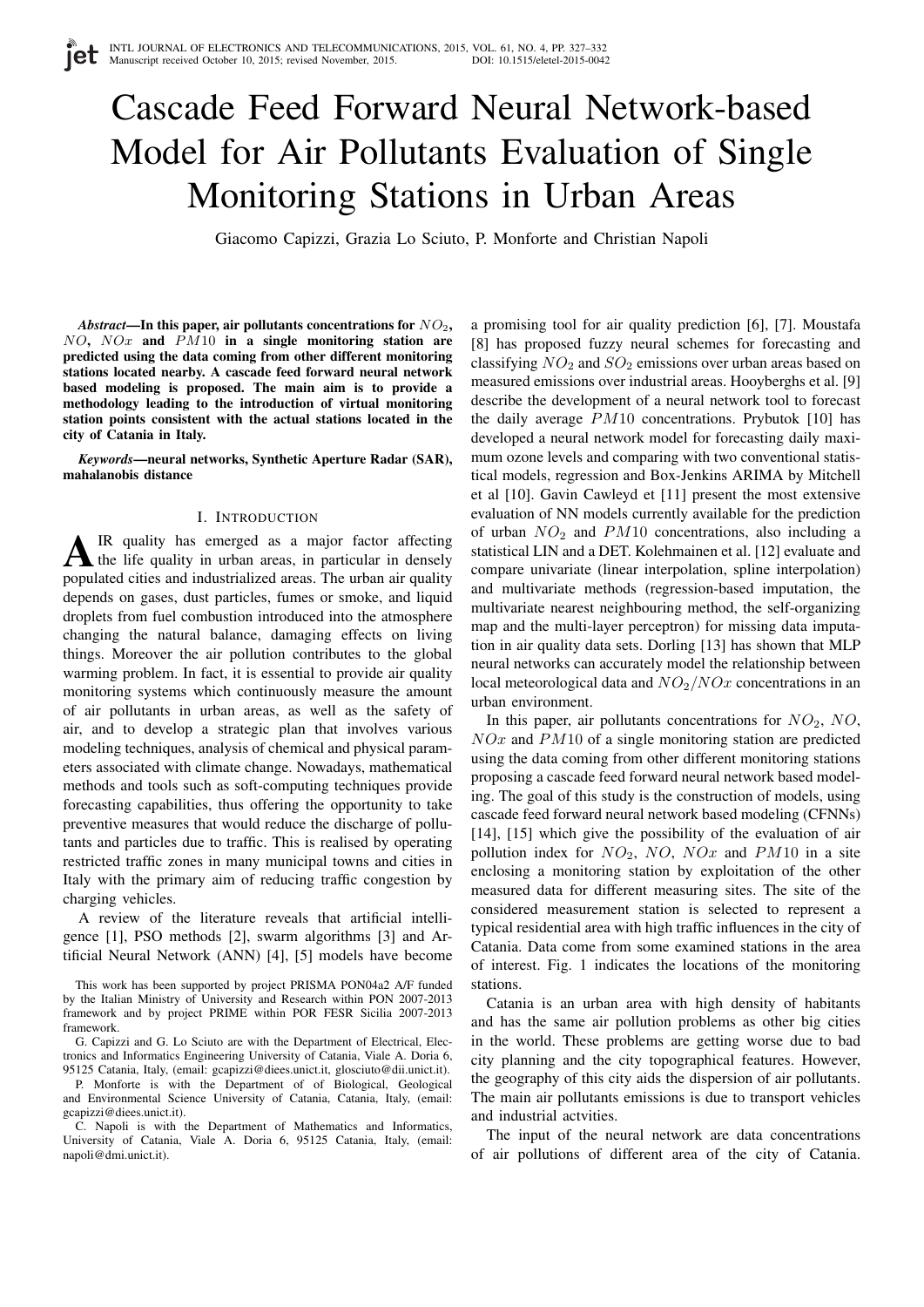The data of the concentration of pollutants are used for training the network and are related to 240 days in 2012. The performance of the CFNN model is validated using the real observation data. We collected more data for training, designed experiments on various CFNN to test the influences on model performance. The number of hidden layers and the number of neurons in each hidden layer are mainly determined by trial and error.

The group of data, the training set, by which we trained the CFNN concerned period in the year 2012. Validation set, the group of data, given to the network still in the learning phase, was 20% of the training set for the above mentioned networks. Simulation results reveal the models' capability for the air pollutants evaluation.

## II. THE PROBLEM OF AIR POLLUTION MONITORING SYSTEMS IN THE CITY OF CATANIA (ITALY)

Atmospheric air pollution in urban areas is a growing problem. In cities where geographical and meteorological conditions allow poor circulation, and with a large population living, so as in a not well planned city harmful health effects are well established. Then an air pollution monitoring and control is needed. In recent years the city of Catania has focused on reducing its environmental impact because is defined as a highly urban area with a considerable traffic load in the city.

Catania is one of the metropolitan city in Italy densely populated, is characterized by effects of Airport International Catania and high motorization; its population is declared as over inhabitants 1885.9 per square kilometer. Many interesting factors play a fundamental role in the variability of air flow: morphological and topographical conditions, the influence of volcanic passive degassing on air quality of Mt. Etna, the development of sea and land breeze circulation systems. The population of Catania and its vehicular traffic are concentrated within the city. In nearly every case, urban congestion translates into traffic congestion. Most of the people have automobiles (65,000 vehicles), motorcycles, motor scooters. But in addition to this routine urban transportation, for instance the vehicular pollution is considered to be the most significant sources of urban pollution from 6:00 p.m to 9:00 p.m in summer with significant peak of growing level of poisonous gases between 7:30 a.m and 9:30 a.m.

The monitoring station located in Librino's area defines Nitric oxide but it is readily converted in the air to nitrogen dioxide unlike what happens in the viale Vittorio Veneto, where only part of  $NO$  can turn into  $NO<sub>2</sub>$  consuming almost all  $O_3$  available. Surprisingly enough, nitrogen dioxide  $NO_2$ presents a higher concentration in the part of area identified as Parco Gioeni, though it is not significantly exposed to traffic congestion, the oxidation reaction of NO appears more efficiency. NO can also turn into  $NO<sub>2</sub>$  by just reacting with  $O_2$ , this is the cause of the smog and effect of sunlight.

The limit hourly value of  $200\mu g/m^3$  is not exceeded in the city of Catania, thus more intensive traffic and less ventilation condition, for concentrations between hourly mean value of  $100\mu g/m^3$  and annual average of  $40\mu g/m^3$  a concrete health

TABLE I

| <b>Station</b> | <b>Description</b> | Altitude (m) | Latitude/Longitude                                   |
|----------------|--------------------|--------------|------------------------------------------------------|
| V.le V. Veneto | Heavy traffic      | 38           | $37^{\circ}30'56.83''N/$<br>$15^{\circ}05'50.26''E$  |
| Pza A. Moro    | Medium traffic     | 76           | $37^{\circ}31'32.95''$ N/<br>$15^{\circ}05'13.95''E$ |
| Parco Gioeni   | Urban-backgr       | 135          | $37^{\circ}31'45.44''N$ /<br>$15^{\circ}41'51.99''E$ |
| Librino        | Light traffic      | 71           | $37^{\circ}29'03.47''N$ /<br>$15^{\circ}02'48.70''E$ |

risk and quality of life is assumed. The anthropogenic contribution of PM10 is due to vehicular traffic, it is not significant contribution of the very limited industrial emissions. The natural sources of particulate matter is contained in the desert sand transported by air masses from North Africa. This involves occasional exceedances of the daily level of  $50\mu g/m^3$ .

The network of air quality monitoring stations in Catania is designed and managed by Direzione Ecologia e Ambiente since 1992. Between 2009 and 2010 it is reduced instrumentation equipment, and a large number of monitoring stations according to the European Directives 2008/50/EC and this is evidenced by Legislative Decree No 155/2010, with obvious reason due to expensive sustainability of maintenance/repair.

To provide a methodology leading to the introduction of virtual monitoring stations points, consistent with the actual stations, would be highly advantageous as regards the spatial coverage of the territory , as in the case of a high number of stations could be achieved through a more efficient spatial relocation. The ability to take advantage of more virtual monitoring points can also facilitate the process of validation and consistency of the data recorded in the real monitoring stations. The realization of the forecasts virtual station becomes very important to municipal city offering multiple advantages both in economic point and management term. Therefore, the prediction model has aimed to extend the interactions between a limited number of real monitoring stations in order to obtain a larger number of virtual stations which allows a better spatial country planning, and reduction of aliasing space as a result.

In our study we have taken into account the concentrations of air pollution of two different monitoring stations located in Parco Gioeni and Viale Vittorio Veneto to estimate the concentrations of a third station, in the site of Piazza Moro, with the same operative conditions, orographic effect, traffic congestion, buildings and materials (see Fig. 1).

# III. AIR QUALITY MONITORING AND MEASUREMENT STATIONS IN THE CITY OF CATANIA (ITALY): DATA AND METHODOLOGY

The monitoring station, identified in Piazza Moro, has similar statistical estimation of the traffic congestion of areas where the other two gas monitoring stations are nearby located given the intermediate position. Then it is really possible to implement a forecasting model, based on the data of air pollutant concentrations, measured at nearby stations (Gioeni Park and Viale V. Veneto) so creating a virtual monitoring station. A monitoring program for PM10, NO2, NO, NOx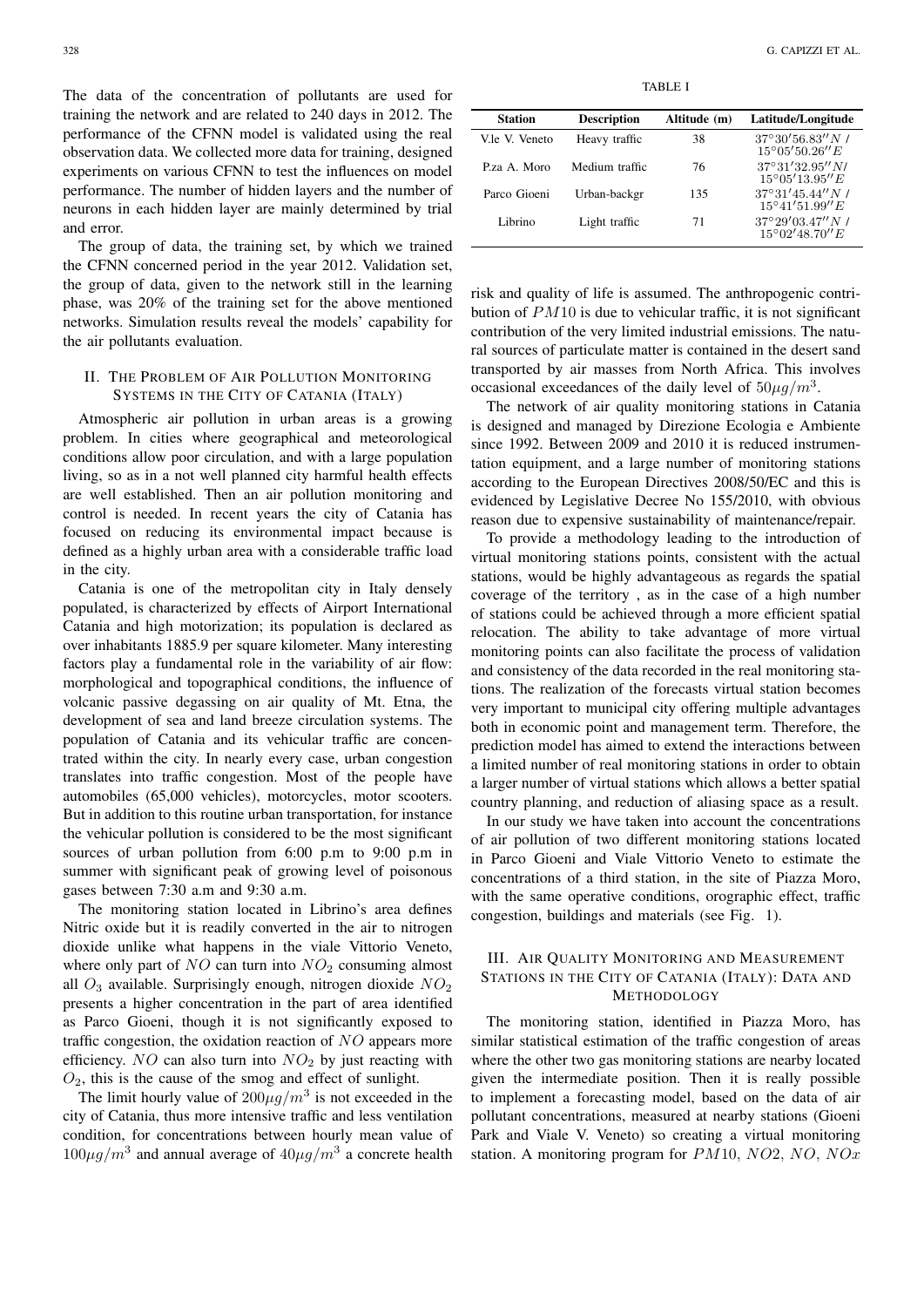

Fig. 1. Map of the city of Catania, Sicilia showing the location of the stations for pollutant concentration.

was deployed in order to assess the environmental condition in the various areas of Catania.

The Direzione Ecologia e Ambiente P.O. Prevenzione Inquinamento of the municipal city of Catania provided four monitoring stations (see Fig. 2) to measure PM10, NO2, NO, NOx concentrations. The concentration data set covered a period of the year 2012 of data samples. The monitoring stations are situated in different areas of the city as shown in the Table I.

This study is based on PM10,  $NO<sub>2</sub>$ ,  $NO<sub>2</sub>$ ,  $NO<sub>x</sub>$  concentrations data collected by Direzione Ecologia e Ambiente P.O. Prevenzione Inquinamento of the municipal city of Catania during a year 2012. The concentrations were collected using an data storage device and electronic spreadsheet handled the data in periods of 23 hours, every day, in agreement with norms established by Directive 2008/50/EC of the European Parliament and of the Council on ambient air quality and cleaner air for Europe. The data set of 864 recorded concentrations contained missing values due to instrument malfunction and calibrations. Therefore we have used the related countermeasures [16] as well as interpolation linear methods to find intermediate points in your data and to calculate the intermediate value. In our study, normalization is required to calibrate data samples. The factors of corrections are represented by scalar multiple that is applied to each data samples, as shown in the Table II

Moreover it is known that the concentration of pollutant atmospheric is strongly related to the meteorological conditions (temperature, humidity, wind, pressure) and other predominant atmospheric condition as UV radiation, clouds and clear-sky effects, intense rainfalls but in this studies, the influence of meteorological conditions in the concentration of air pollutant has been overlooked.



Fig. 2. Equipments used from each monitoring station

## IV. THE INSTRUMENTATIONS MEASUREMENT

Monitoring networks consist mainly of three stations not including monitoring station of Librino's area insofar as the air pollution impacts from traffic congestion and related air emissions on centre of the city is very limited accordingly it is sidelined as unimportant and therefore negligible. We have achieved two different monitoring stations to forecast the values of third station. We can demonstrate by selecting concentrations of Parco Gioieni and Viale Veneto that it is possible forecasting the other concentration recorded of other station of Moro's area. It acquires data of concentrations of two respectly monitoring stations as input of neural network and the data target are concentrations of third monitoring stations.

An extensive range of gas analyzers and analysis systems are offered for the purpose of area air quality and

TABLE II

NORMALIZATION FACTORS

| Pollutants      | Viale V. Veneto | Piazza A Moro | Parco Gioeni |  |  |
|-----------------|-----------------|---------------|--------------|--|--|
| NOx             | 119.1025        | 223.0681      | 55.0303      |  |  |
| NO              | 94.6267         | 102.2157      | 46.8453      |  |  |
| NO <sub>2</sub> | 70.1509         | 121.2491      | 101.7528     |  |  |
| PM10            | 59.0360         | 34.6000       | 195.2486     |  |  |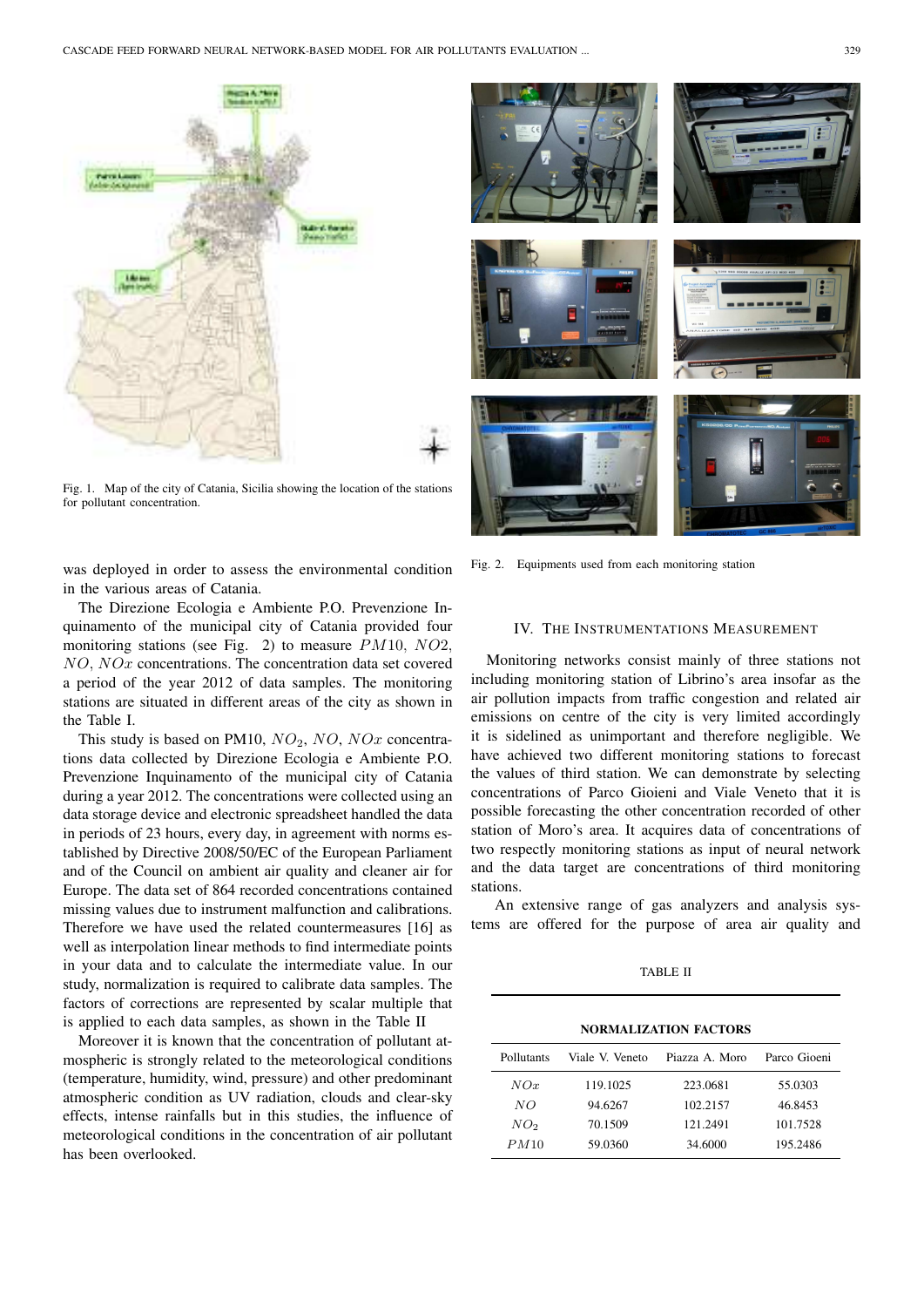

Fig. 3. A multi-layer feed forward ANN with one hidden layers.

safety applications. For the analysis and monitoring of trace amounts of  $NO/NO<sub>2</sub>/NO<sub>x</sub>$  has been used chemiluminescence  $NO/NO_2/NOx$  analyzer that uses the proven chemiluminescence detection principle, coupled with state-of-the-art microprocessor technology to provide the sensitivity, stability and ease of use needed for ambient or dilution CEM monitoring requirements. The analyzer uses multi-tasking software which allows complete control of all functions while providing online indication of important operating parameters.

Measurements are automatically compensated for temperature and pressure changes. UNI EN 14211:2005. In the field of the PMx particulate matter sampling and mass measurement, the SWAM 5a Dual channel Monitor provides an extremely accurate and reliable estimation of the average particulate matter mass concentration with simultaneous sampling on two independent lines with associated mass measurement and possibility of drawing samples with different granulometric cut sizes (for example mass measurement reproducibility of PM10 is  $10\mu g$ ).

#### V. THE BASICS OF NEURAL NETWORKS AND CFNNS

In a multi-layer feed forward neural network the artificial neurons are arranged in layers and all the neurons in each layer have connections to all the neurons in the next layer. Associated with each connection between these artificial neurons is defined a weight value to represent the connection weight. Fig. 3 shows a multi-layer feed-forward neural network architecture with an input layer, an output layer, and one hidden layer (e.g. [17], [18]. The operation of the network consists of a forward pass through the network. Each neuron in a layer, other than the input layer, computes first a linear combination of the outputs of the neurons of the previous layer, plus a bias. The coefficients of the linear combinations plus the biases are called the weights. Neurons in the hidden layer are called hidden neurons and then compute a non-linear function, the activation function of their input [19]. The activation functions  $f(x)$  of the neurons must be continuously differentiable such that:

$$
\lim_{x \to -\infty} f(x) = -1, \qquad \lim_{x \to \infty} f(x) = 1 \tag{1}
$$

In the neural computation literature the activation functions commonly used are: the sigmoid also referred to as the logistic function (2), the hyperbolic tangent sigmoid transfer function (3), the radial basis transfer function (4). While for the output layer, very often, the linear function is used.

$$
f(x) = \frac{1}{1 + exp(-x)}
$$
 (2)

$$
f(x) = \frac{2}{1 + exp(-x^2)}
$$
 (3)

$$
f(x) = exp(-x^2)
$$
 (4)

One pass over the entire training data set represents a training epoch. The criteria of convergence in training is based on minimizing the mean squared error (MSE) to a level where a satisfactory agreement is found between the training set results and the network result. Once the network is considered to be trained, testing data and validation data set are provided as input it and the outputs are compared with the experimental or observed result. The Cascade forward back propagation Neural Network (CFNN) performed better than the feed forward back propagation algorithm models, especially in reducing the scatter of predictions.

CFNN is similar to the feed-forward networks shown in Fig. 3, but include a weight connection from the input to each layer and from each layer to the successive layers. While feed forward neural networks can potentially learn any input-output relationship the CFNNs with more layers might learn complex relationships more quickly and detailed discussion of this topic can be found in related literature [20], [21].

## VI. THE SELECTED CFNN AND SIMULATION RESULTS

The kind of neural network proposed in this work, as shown in Fig. 4, is a CFNN composed by an input layer, an output layer and two hidden layers: the first hidden layer has six neurons with hyperbolic tangent sigmoid transfer function, the second six neurons with Log-sigmoid transfer function. While for the output layer has been used a linear transfer function.

The network has 8 inputs; there are four pollutants  $(PM10, NO_2, NO, NOx)$  for each monitoring stations of Viale Veneto and Parco Gioieni, and 4 output which includes the concentrations of Moros area.

For the training of the CFNN were used the data of the 288 hours of the year 2012 and the air pollutant concentrations of the station of Moro's area are predicted using this network. This neural network was trained and validated with trainbfg algorithm (BFGS quasi-Newton backpropagation). In this research, 80% of the data is used for training of network and 20% of the data is used for testing the network.

The mean square error of the testing data is 0.0065315 (Fig. 5). In Table III are reported the main simulation results, while in Fig. 6 are depicted the air pollutant concentrations and their predictions in Moro's area.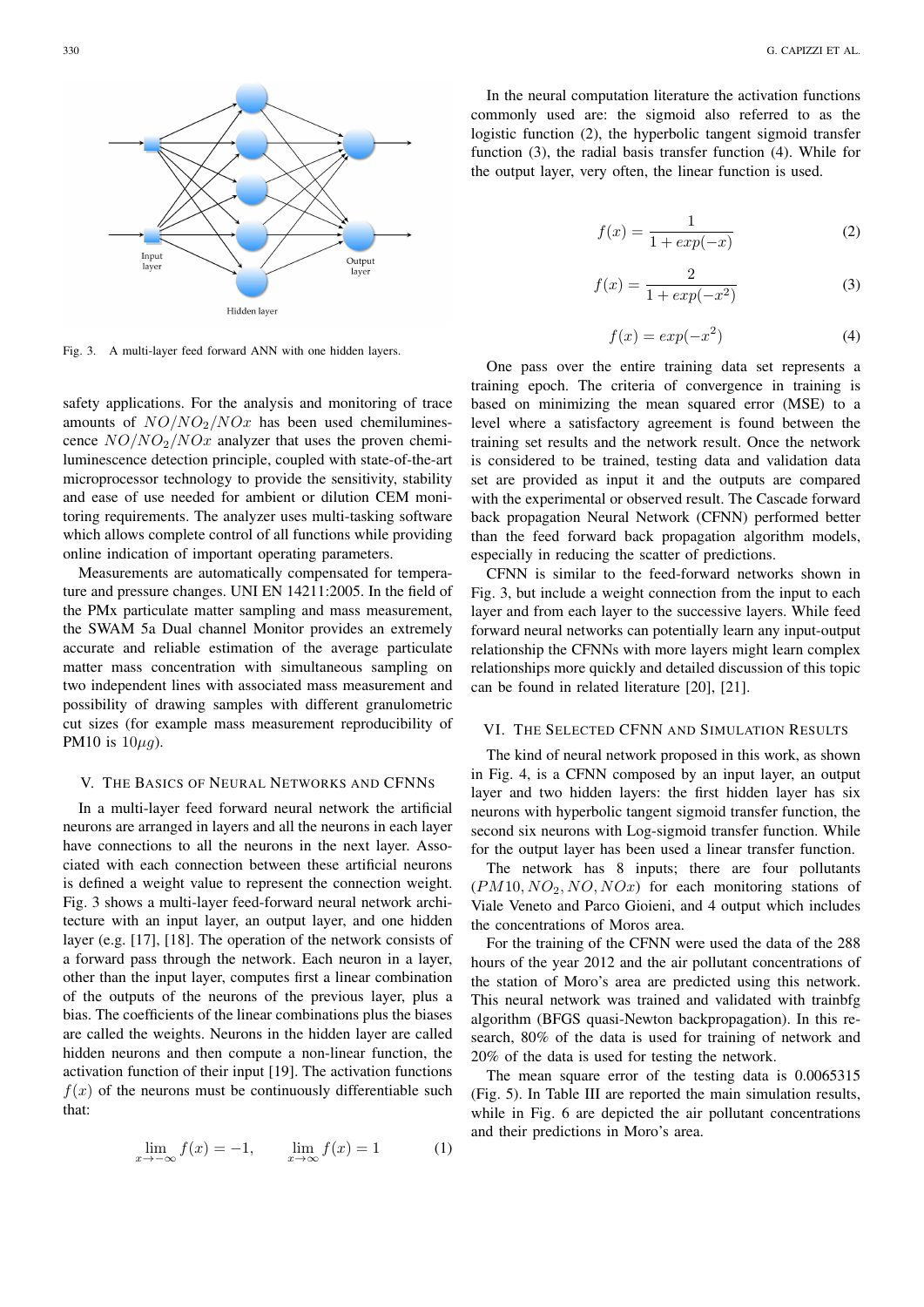TABLE III DATA ACQUISITION ON 12 FEBRUARY 2012 AND THE PREDICTION FOR 24 HOURS

|       | Viale V. Veneto |      |                 | Parco Gioeni |      | Piazza A. Moro  |      | Piazza A. Moro predicted |                 |      |      |                 |
|-------|-----------------|------|-----------------|--------------|------|-----------------|------|--------------------------|-----------------|------|------|-----------------|
| Time  | NOx             | NΟ   | NO <sub>2</sub> | NOx          | NΟ   | NO <sub>2</sub> | NOx  | NΟ                       | NO <sub>2</sub> | NOx  | NΟ   | NO <sub>2</sub> |
| 1.00  | 0.24            | 0.11 | 0.35            | 0.17         | 0.05 | 0.31            | 0.26 | 0.02                     | 0.44            | 0.24 | 0.00 | 0.40            |
| 2.00  | 0.20            | 0.07 | 0.33            | 0.13         | 0.04 | 0.23            | 0.22 | 0.02                     | 0.39            | 0.19 | 0.02 | 0.32            |
| 3.00  | 0.16            | 0.04 | 0.30            | 0.09         | 0.03 | 0.14            | 0.19 | 0.01                     | 0.34            | 0.13 | 0.04 | 0.22            |
| 4.00  | 0.12            | 0.03 | 0.22            | 0.07         | 0.02 | 0.08            | 0.11 | 0.00                     | 0.20            | 0.09 | 0.04 | 0.13            |
| 5.00  | 0.14            | 0.05 | 0.24            | 0.06         | 0.02 | 0.08            | 0.08 | 0.00                     | 0.15            | 0.09 | 0.04 | 0.13            |
| 6.00  | 0.24            | 0.14 | 0.31            | 0.08         | 0.03 | 0.11            | 0.12 | 0.02                     | 0.20            | 0.11 | 0.01 | 0.18            |
| 7.00  | 0.42            | 0.30 | 0.42            | 0.08         | 0.02 | 0.12            | 0.14 | 0.02                     | 0.24            | 0.11 | 0.04 | 0.21            |
| 8.00  | 1.01            | 0.93 | 0.55            | 0.15         | 0.03 | 0.29            | 0.55 | 0.36                     | 0.55            | 0.06 | 0.11 | 0.22            |
| 9.00  | 0.92            | 0.80 | 0.60            | 0.34         | 0.17 | 0.57            | 0.49 | 0.29                     | 0.53            | 0.36 | 0.27 | 0.48            |
| 10.00 | 0.61            | 0.46 | 0.53            | 0.21         | 0.08 | 0.38            | 0.33 | 0.12                     | 0.44            | 0.29 | 0.10 | 0.38            |
| 11.00 | 0.55            | 0.40 | 0.53            | 0.17         | 0.06 | 0.31            | 0.26 | 0.09                     | 0.37            | 0.24 | 0.08 | 0.36            |
| 12.00 | 0.58            | 0.41 | 0.56            | 0.14         | 0.06 | 0.22            | 0.17 | 0.05                     | 0.25            | 0.19 | 0.08 | 0.29            |
| 13.00 | 0.49            | 0.33 | 0.52            | 0.09         | 0.04 | 0.11            | 0.13 | 0.03                     | 0.20            | 0.11 | 0.05 | 0.20            |
| 14.00 | 0.46            | 0.31 | 0.48            | 0.09         | 0.04 | 0.12            | 0.14 | 0.04                     | 0.21            | 0.11 | 0.05 | 0.21            |
| 15.00 | 0.43            | 0.27 | 0.48            | 0.09         | 0.04 | 0.13            | 0.12 | 0.03                     | 0.18            | 0.12 | 0.04 | 0.22            |
| 16.00 | 0.46            | 0.30 | 0.50            | 0.08         | 0.03 | 0.12            | 0.13 | 0.03                     | 0.21            | 0.11 | 0.04 | 0.21            |
| 17.00 | 0.47            | 0.29 | 0.52            | 0.10         | 0.03 | 0.17            | 0.13 | 0.02                     | 0.22            | 0.15 | 0.04 | 0.28            |
| 18.00 | 0.48            | 0.30 | 0.54            | 0.13         | 0.03 | 0.24            | 0.11 | 0.02                     | 0.18            | 0.20 | 0.04 | 0.33            |
| 19.00 | 0.55            | 0.36 | 0.59            | 0.08         | 0.02 | 0.14            | 0.17 | 0.02                     | 0.28            | 0.12 | 0.04 | 0.24            |
| 20.00 | 0.56            | 0.37 | 0.60            | 0.17         | 0.03 | 0.34            | 0.22 | 0.02                     | 0.37            | 0.26 | 0.06 | 0.40            |
| 21.00 | 0.52            | 0.34 | 0.56            | 0.24         | 0.05 | 0.52            | 0.18 | 0.02                     | 0.31            | 0.35 | 0.06 | 0.48            |
| 22.00 | 0.32            | 0.16 | 0.43            | 0.09         | 0.02 | 0.14            | 0.10 | 0.01                     | 0.17            | 0.13 | 0.01 | 0.24            |
| 23.00 | 0.37            | 0.20 | 0.49            | 0.08         | 0.02 | 0.12            | 0.18 | 0.01                     | 0.31            | 0.11 | 0.00 | 0.23            |
| 24.00 | 0.41            | 0.21 | 0.56            | 0.09         | 0.02 | 0.14            | 0.23 | 0.02                     | 0.41            | 0.13 | 0.01 | 0.26            |



Fig. 4. The selected network topology for predict the air pollutant concentrations in Moro's area.



Fig. 5. Performance of the NN.

### VII. CONCLUSION AND DISCUSSION

PM10,  $NO<sub>2</sub>$ ,  $NO<sub>2</sub>$ ,  $NO<sub>3</sub>$  constitute the major concern for air quality of Catania. This paper addresses the problem of modeling such air pollutants in a single station of measurement by CFNNs, currently recognized as an effective approach to the end of air quality evaluation, exploiting data coming from other stations near located.

In the last years, neural approaches have been recognized to constitute a viable alternative to this problems and in particular static neural networks. In our study we have taken into account the concentrations of air pollution of two different monitoring stations located in Parco Gioeni and Viale Vittorio Veneto to estimate the concentrations of a third station, in the site of Piazza Moro, with the same operative conditions,



Fig. 6. The air pollutant concentrations and their predictions in Moro's area.

orographic effect, traffic congestion, buildings and materials. To take advantage of more virtual monitoring stations can also facilitate the process of validation and consistency of the data recorded in the real monitoring stations.

The proposed approach is very powerful to reduce instrumentation equipment and a large number of monitoring stations, according the European Directives 2008/50/EC so as evidenced by Legislative Decree No 155/2010 due to their expensive maintenance/repair. This method also helps Public Authorities for planning to decrease the public transports and private vehicles in the case of particular meteorological conditions. The approach is also valuable because data sets suffer from periods of missing data caused by instrumentation failures of measurement stations. These CFNN based models use the pollution data from other stations and in the future will enclose also meteorological information.

#### **REFERENCES**

- [1] C. Napoli, G. Pappalardo, E. Tramontana, Z. Marszałek, D. Połap, and M. Woźniak, "Simplified firefly algorithm for 2d image key-points search," in *Symposium on Computational Intelligence for Humanlike Intelligence (CHILI)*, ser. Symposium Series on Computational Intelligence (SSCI). IEEE, 2014, pp. 118–125. [Online]. Available: http://dx.doi.org/10.1109/CIHLI.2014.7013395
- M. Woźniak, D. Połap, M. Gabryel, R. Nowicki, C. Napoli, and E. Tramontana, "Can we process 2d images using artificial bee colony? in *Artificial Intelligence and Soft Computing*, ser. Lecture Notes in